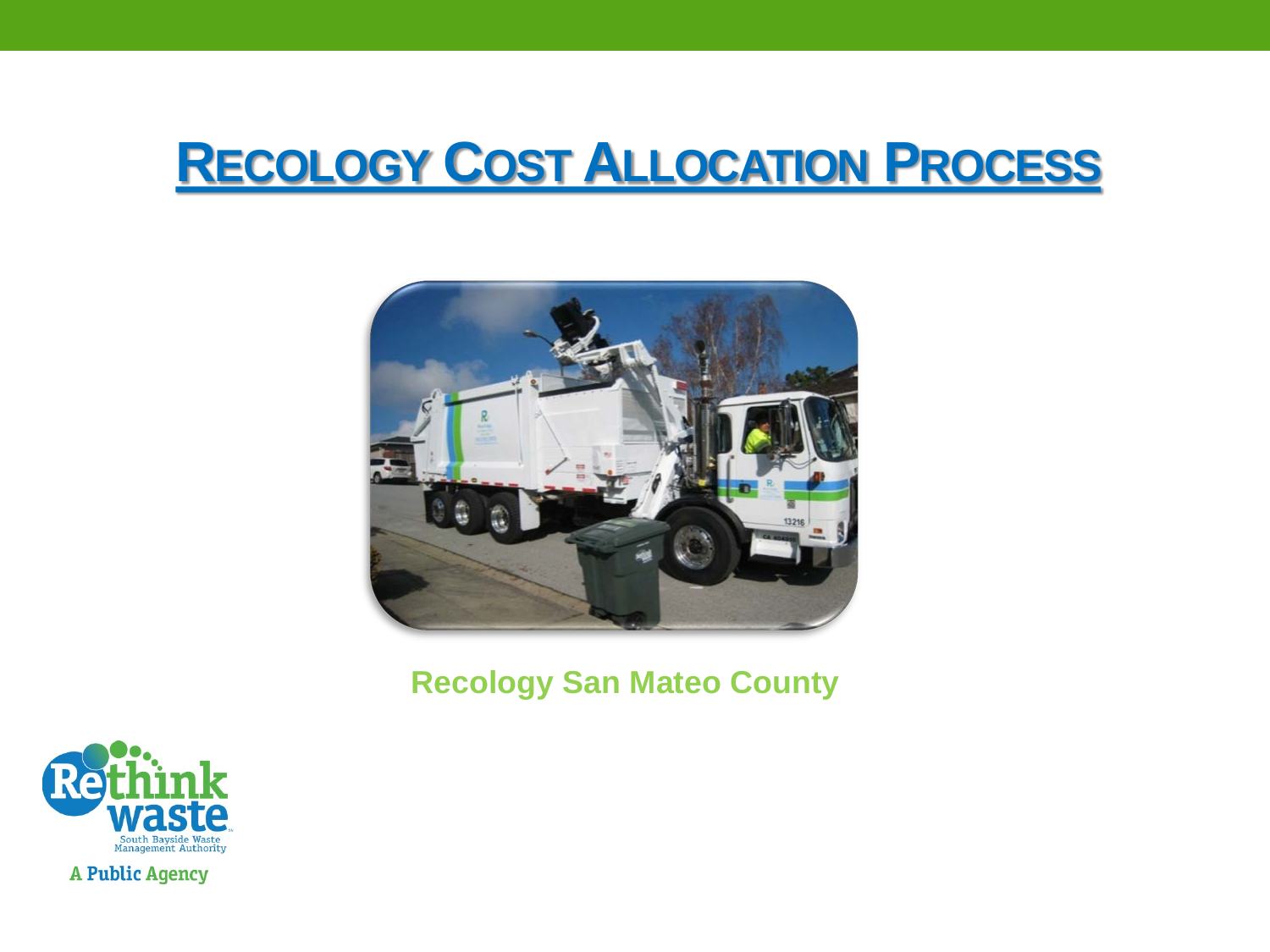#### **RECOLOGY COST ALLOCATION PROCESS**

Summary of Presentation

- Contractor Annual Cost Adjustment Process (p. 3-5)
- Explanation of Recology Cost Allocation Methodology (p. 6-11)
- Recology Cost Allocation Results for 2014 (p. 12-13)
- Changing the Recology Cost Allocation Methodology (p. 14)
	- Potential Benefits of Fixed Allocations vs. Annual Determination (p. 15)
	- Potential Issues with Fixed Allocations (p.16)

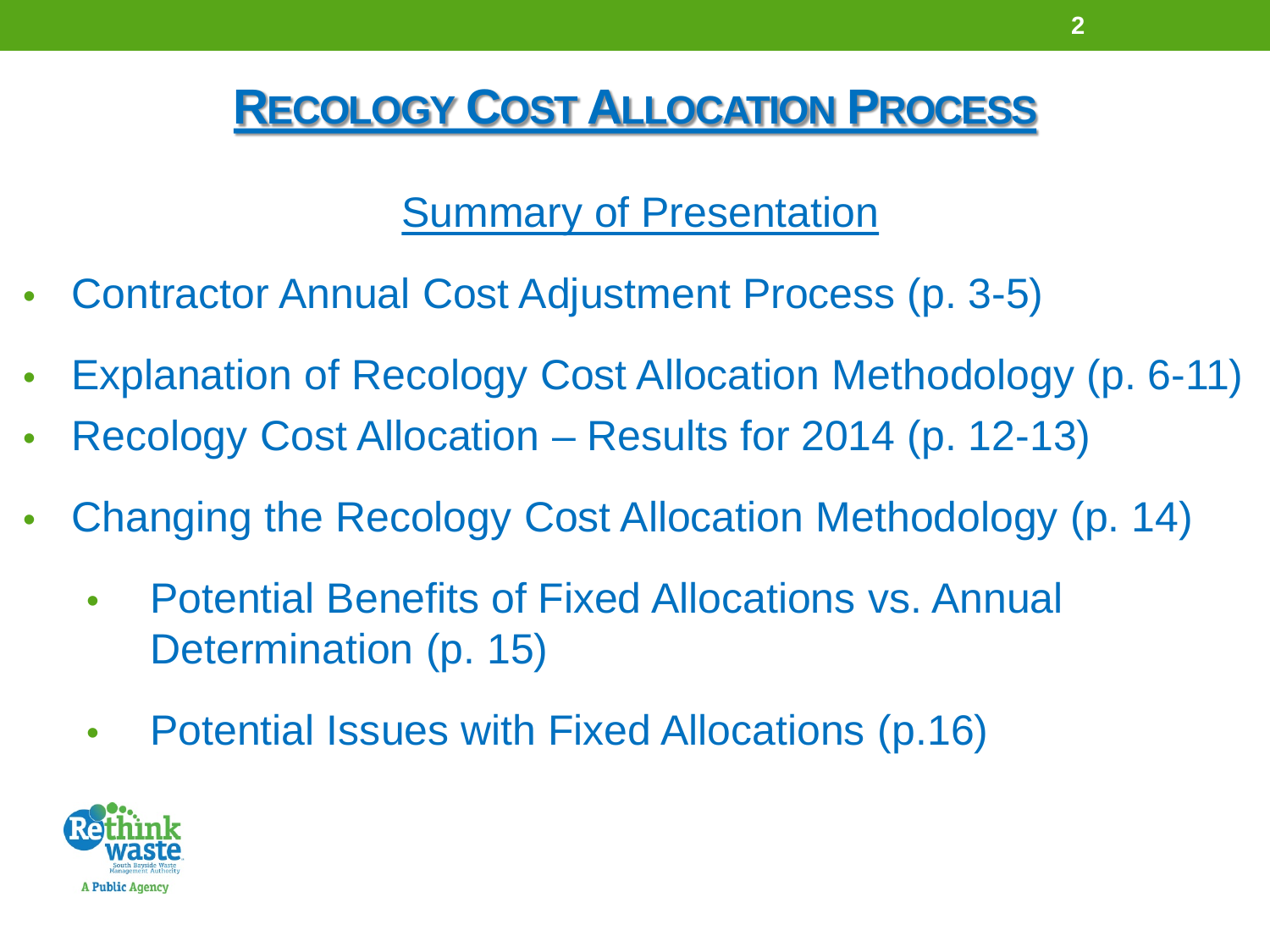#### **CONTRACTOR ANNUAL COST ADJUSTMENT PROCESS**

| <b>SBWMA - CONTRACTOR ANNUAL COST ADJUSTMENT PROCESS</b> |                                                                   |     |                                                                                   |  |  |
|----------------------------------------------------------|-------------------------------------------------------------------|-----|-----------------------------------------------------------------------------------|--|--|
|                                                          | <b>Collection Contracts</b>                                       |     |                                                                                   |  |  |
|                                                          | <b>ADJUSTMENT</b>                                                 |     | 2014 CONTRACTOR<br><b>COMPENSATION</b>                                            |  |  |
| ÷                                                        | Index adjustment beginning<br>Rate Year 2014                      | Ξ   | <b>Base plus Adjustment</b>                                                       |  |  |
| ٠                                                        | Index                                                             | Ξ.  | <b>Base plus Adjustment</b>                                                       |  |  |
| ÷                                                        | Index                                                             | $=$ | Base plus Adjustment                                                              |  |  |
| ÷                                                        | No Change                                                         | ÷   | Last Year's Depreciation                                                          |  |  |
|                                                          |                                                                   |     | Profit calculated on total<br>approved costs at<br>Operating ratio in<br>Proposal |  |  |
|                                                          |                                                                   |     |                                                                                   |  |  |
|                                                          | Interest is fixed on sliding scale<br>based on final capital cost |     | <b>Annual Interest Expense</b><br>per Interest Schedule                           |  |  |
|                                                          | Actual cost; i.e., regulatory<br>fees, etc.                       |     | <b>Actual Cost</b>                                                                |  |  |
| ÷                                                        | <b>Total of all Costs Above</b>                                   | ۰   | 2014 TOTAL BASE<br><b>CONTRACTOR</b><br><b>COMPENSATION</b>                       |  |  |
|                                                          |                                                                   |     |                                                                                   |  |  |

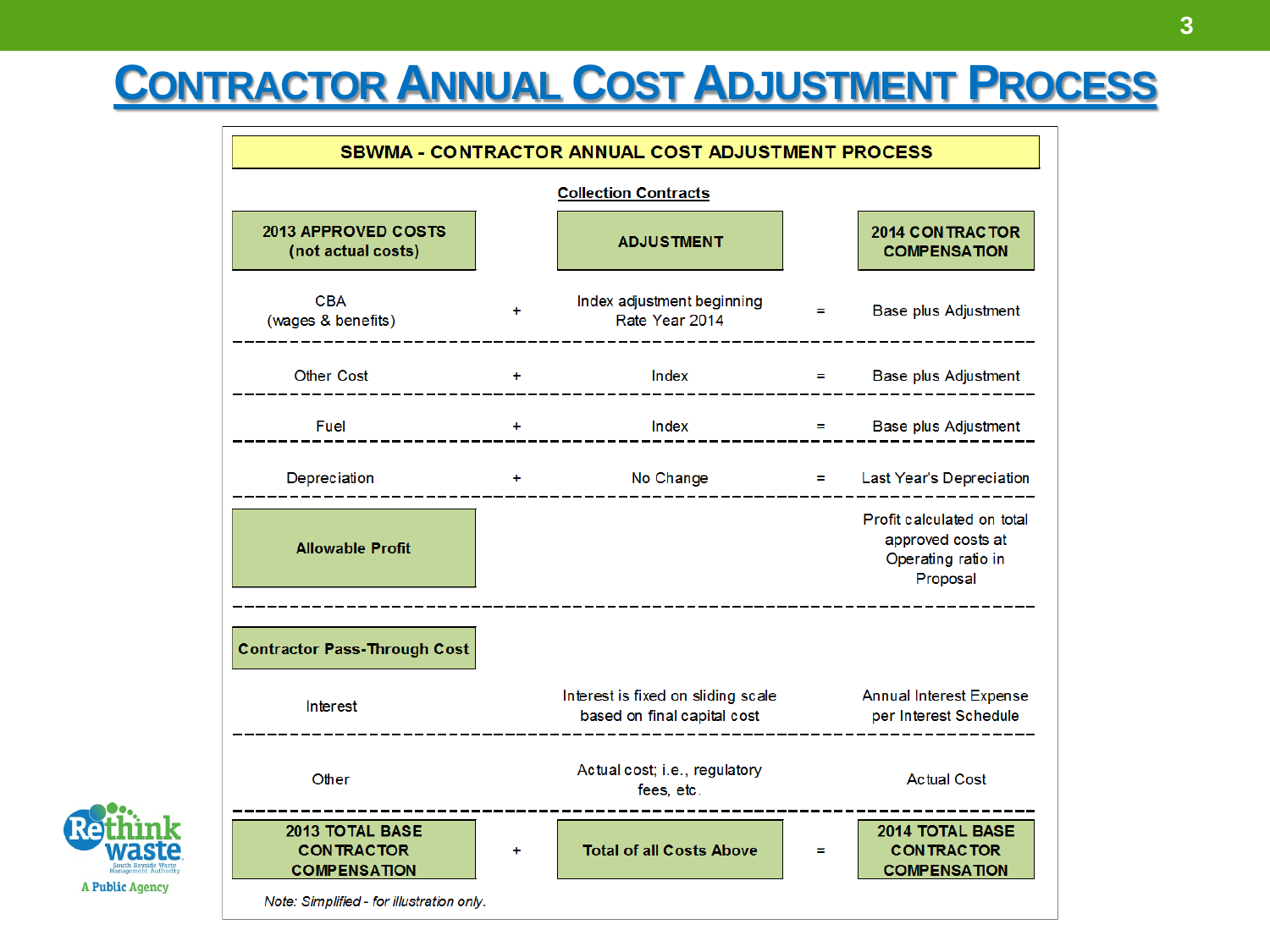### **CONTRACTOR ANNUAL COST ADJUSTMENT PROCESS**

| <b>Index Adjustments to Cost Categories</b>                 |                                                           |  |  |  |
|-------------------------------------------------------------|-----------------------------------------------------------|--|--|--|
| <b>Cost Category</b>                                        | <b>Index Cost</b><br><b>Adjustment</b><br><u>for</u> 2014 |  |  |  |
| CBA & non-CBA Wages & Benefits                              | 1.93%                                                     |  |  |  |
| <b>Worker's Compensation insurance</b>                      | 1.96%                                                     |  |  |  |
| Fuel                                                        | $-0.75%$                                                  |  |  |  |
| <b>Other Operating Expense</b><br>$(80\% \text{ of Index})$ | 1.35%                                                     |  |  |  |

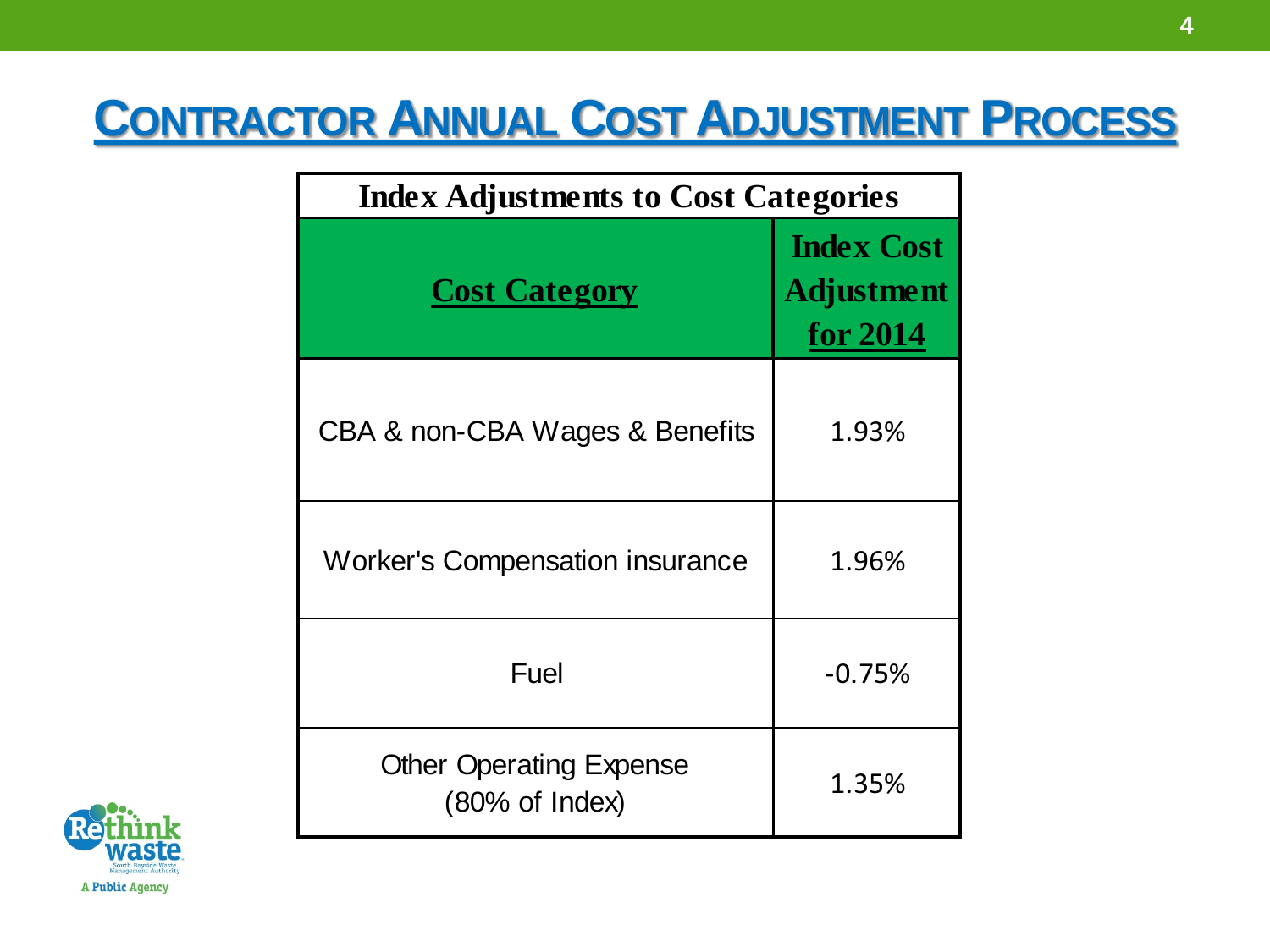### **2014 CONTRACTOR BASE COMPENSATION ADJUSTMENT**

|                                            | 2013         | 2014         | 2013 vs. 2014 |            |               |
|--------------------------------------------|--------------|--------------|---------------|------------|---------------|
| <b>RECOLOGY COMPENSATION DETAIL</b>        |              |              | % of Total    |            | $\frac{0}{0}$ |
|                                            | <b>Costs</b> | <b>Costs</b> | Cost          | \$ Change  | <b>Change</b> |
| <b>Annual Cost of Operations</b>           |              |              |               |            |               |
| <b>Total Direct Labor Costs</b>            | 24,339,540   | 24,776,127   | 43.0%         | 436,588    | 1.8%          |
| <b>Direct Fuel Costs</b>                   | 4,249,910    | 4,218,052    | 7.3%          | (31, 859)  | $-0.7%$       |
| <b>Other Direct Costs</b>                  | 2,097,376    | 2,125,690    | 3.7%          | 28,315     | 1.4%          |
| <b>Total Depreciation</b>                  | 5,899,342    | 5,899,342    | 10.2%         |            | 0.0%          |
| <b>Indirect Costs</b>                      | 12,439,844   | 12,639,666   | 22.0%         | 199,822    | 1.6%          |
| <b>Indirect Depreciation</b>               | 152,451      | 152,451      | 0.3%          |            | $0.0\%$       |
| <b>Implementation Cost Amortization</b>    | 187,175      | 187,175      | 0.3%          |            | 0.0%          |
| <b>Total Annual Cost of Operations</b>     | 49, 365, 638 | 49,998,504   | 86.8%         | 632,865    | 1.3%          |
| <b>Profit</b>                              | 5,182,028    | 5,248,462    | 9.1%          | 66,433     | 1.3%          |
| <b>Operating Ratio</b>                     | 90.5%        | 90.5%        |               |            |               |
| <b>Total Operating Costs</b>               | 54,547,667   | 55,246,965   | 96.0%         | 699,299    | 1.3%          |
| <b>Contractor Pass-Through Costs</b>       |              |              |               |            |               |
| <b>Interest Expense</b>                    | 2,498,648    | 2,224,726    | $3.9\%$       | (273, 922) | $-11.0\%$     |
| Interest Expense on Implementation Cost    | 82,589       | 73,498       | 0.1%          | (9,091)    | $-11.0\%$     |
| <b>Contract Changes to Hillsborough</b>    | (406, 737)   | (416, 446)   | $-0.7\%$      | (9,709)    | 2.4%          |
| <b>Total Contractor Pass-Through Costs</b> | 2,174,500    | 1,881,778    | 3.3%          | (292, 722) | $-13.5%$      |
| <b>BASE CONTRACTOR'S COMPENSATION</b>      | 56,722,167   | 57,128,743   | 99.2%         | 406,577    | 0.7%          |

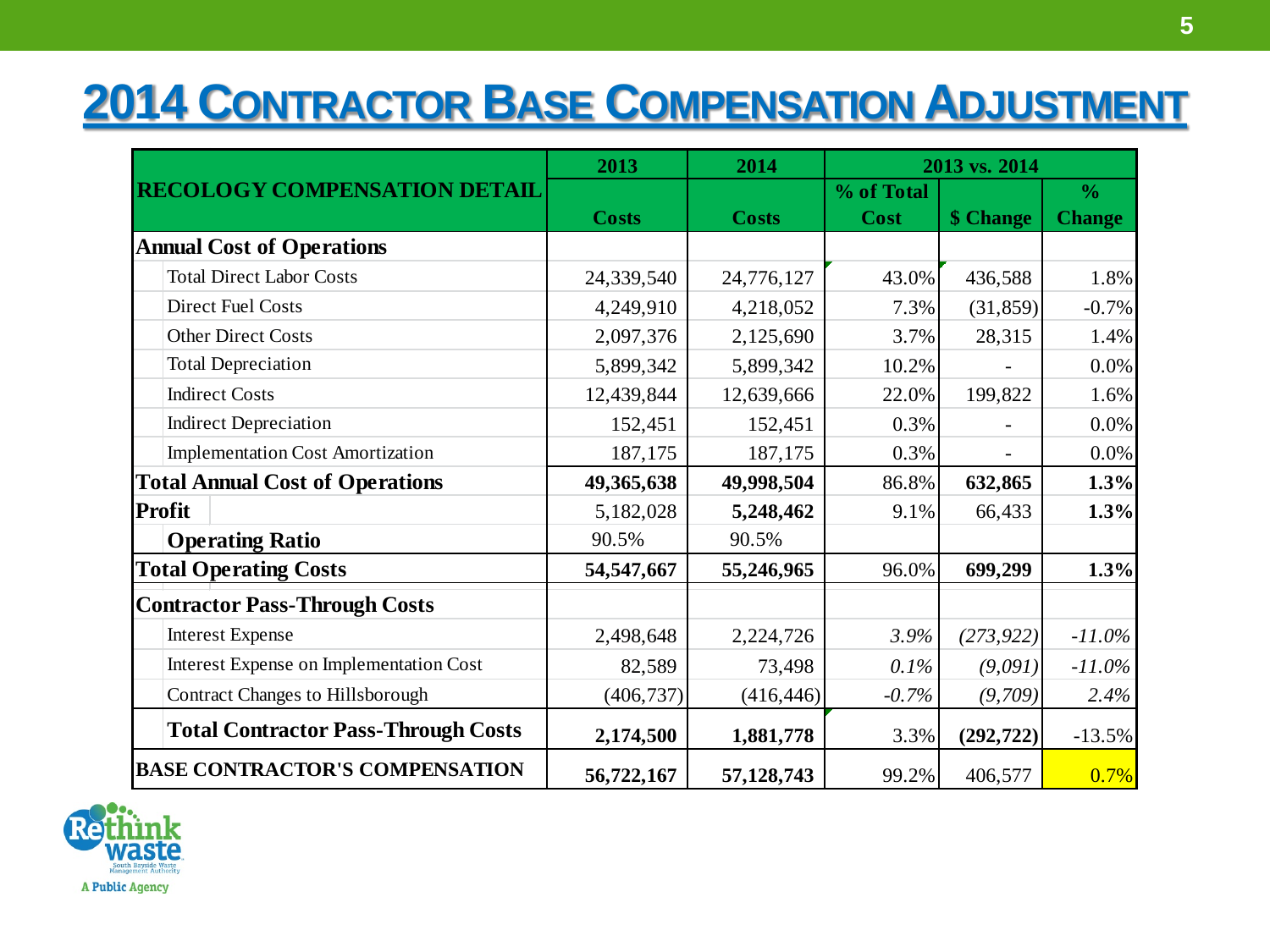#### **RATIONALE TO ALLOCATE RECOLOGY'S COST AMONG MEMBER AGENCIES**

- One service provider, but separate Franchise Agreement(s) with each Member Agency.
- Achieves economy of scale cost savings and efficiencies resulting in lower cost.
- Each Member Agency has unique operational characteristics topography, housing density, number and type of businesses, traffic patterns, customer subscription levels, etc.
- Operational effort and hence cost to provide service is not uniform across Member Agencies.
- **Equitable distribution of costs is needed to ensure fairness across SBWMA service area.**

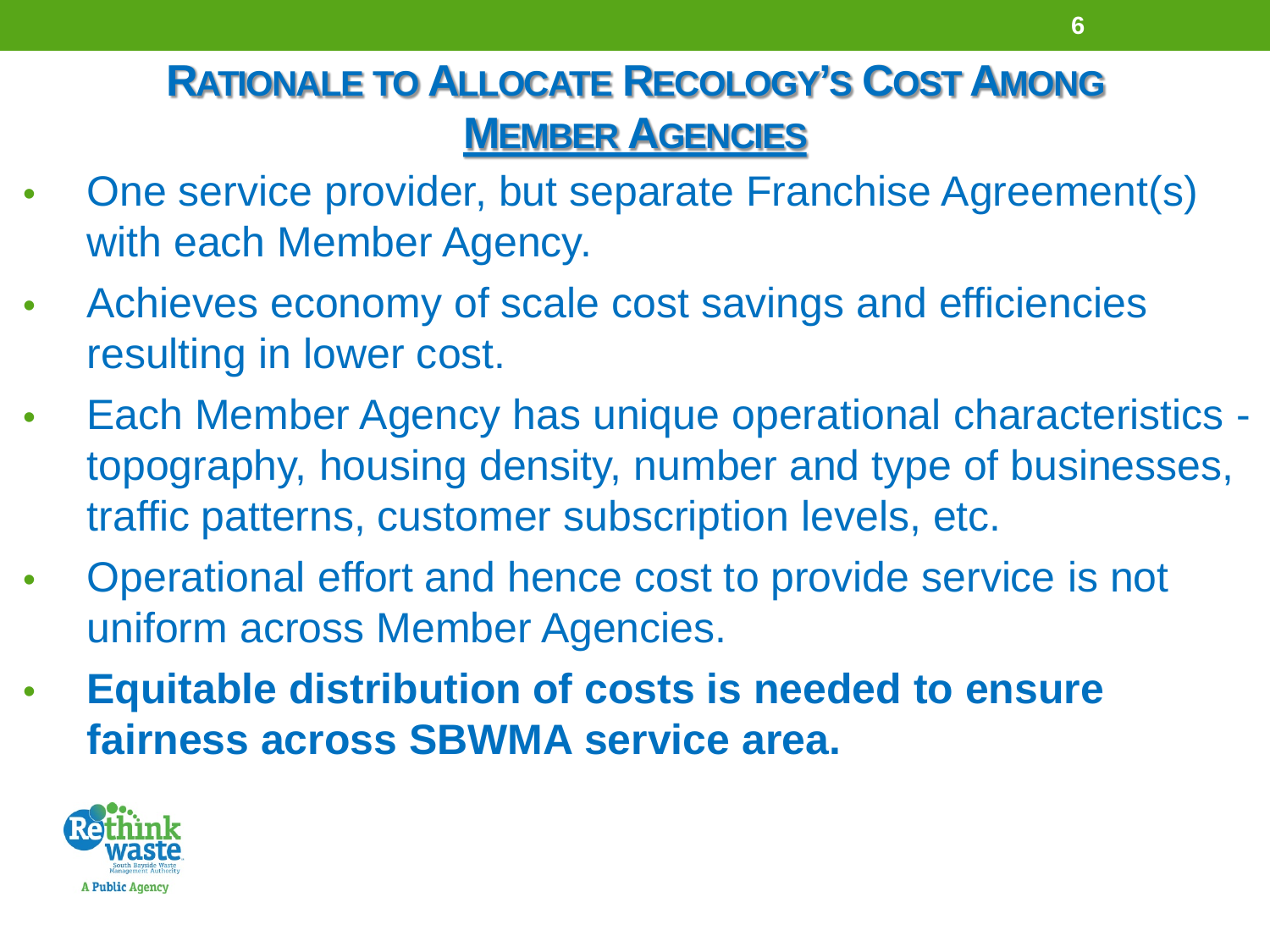### **EXPLANATION OF RECOLOGY COST ALLOCATION**

- Similar services provided, but service profile of each Member Agency is different.
- Common denominators are operational metrics:
	- 1. Annual route labor hours
	- 2. Annual route hours
	- 3. Number of containers in service
	- 4. Number of customer accounts serviced
- Statistics compiled over same 4 week period annually.
- Each statistic applied to the cost categories for each line of business.



Similar approach used historically with BFI/Allied/Republic.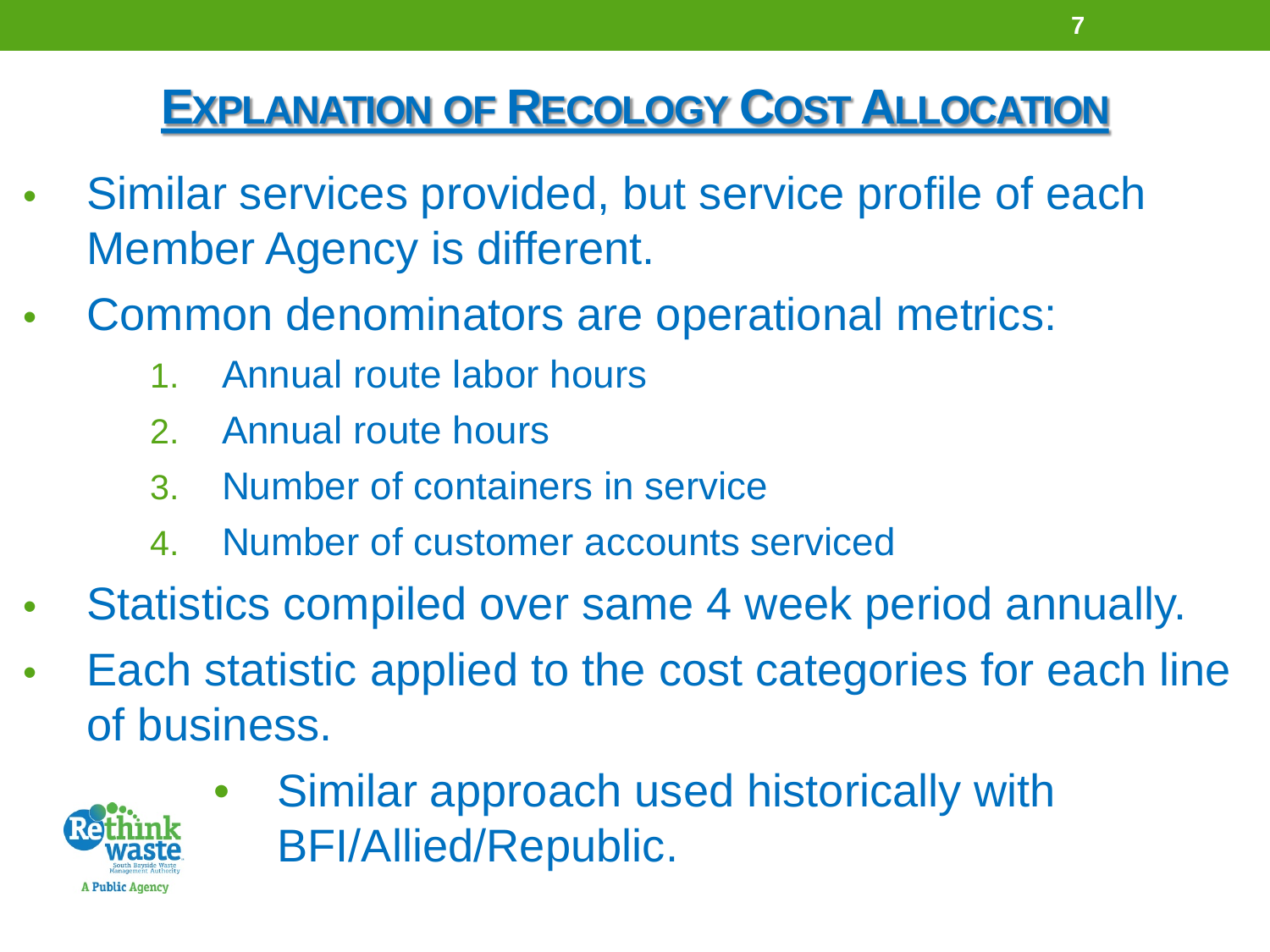### **COST ALLOCATION METHODOLOGY: APPLYING OPERATING STATISTICS TO COSTS**



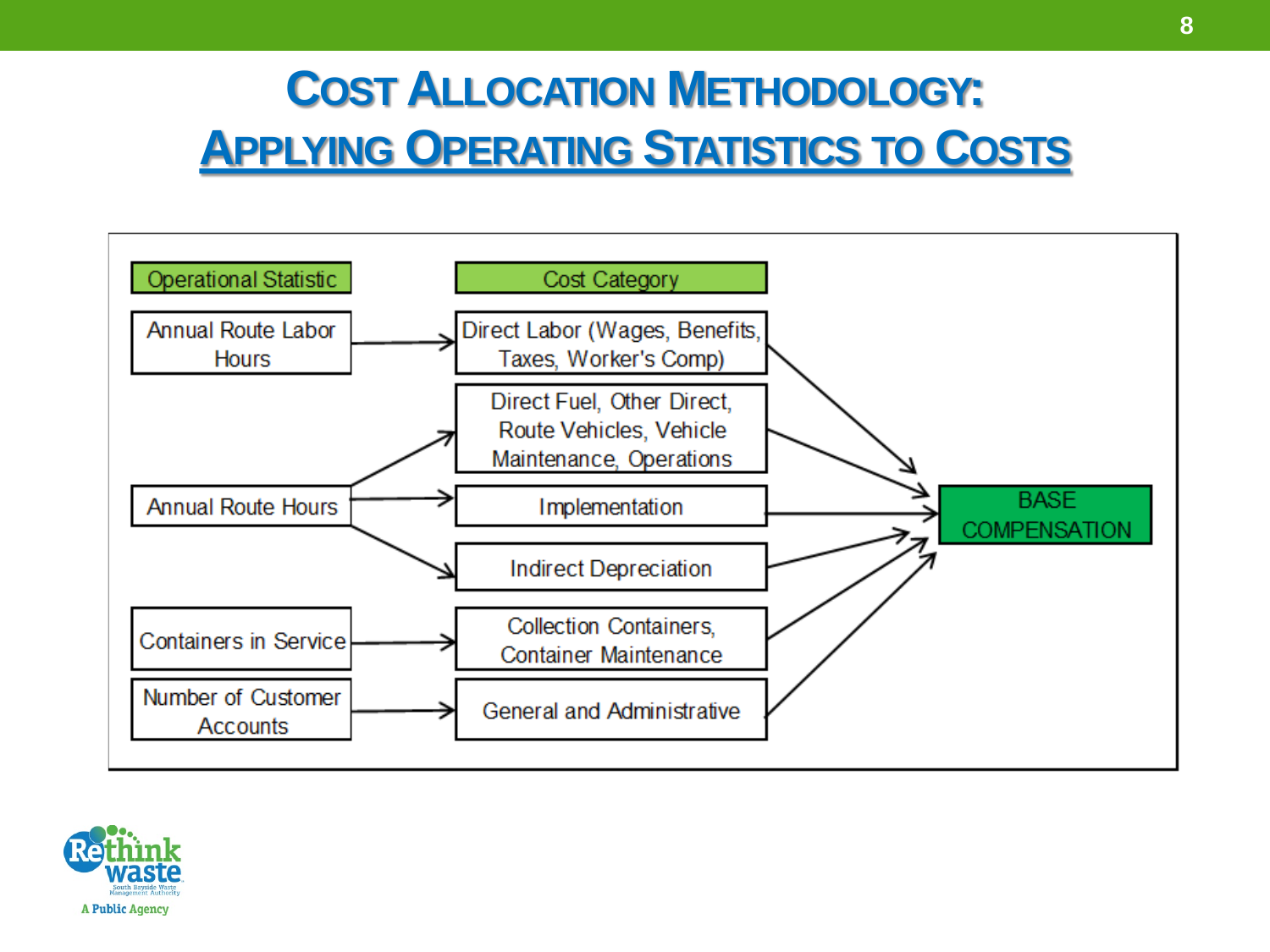#### **EXAMPLE OF APPLYING SHARE OF OPERATING STATISTICS TO COSTS FOR ONE LINE OF BUSINESS – SFD GARBAGE**

| <b>Example of Cost Allocation Calculation - 2014</b>                                                   |                                   |                         |                                          |  |  |  |  |
|--------------------------------------------------------------------------------------------------------|-----------------------------------|-------------------------|------------------------------------------|--|--|--|--|
| City of Menlo Park Allocated Cost for SFD, Solid Waste Line of Business                                |                                   |                         |                                          |  |  |  |  |
|                                                                                                        |                                   |                         | Statistics                               |  |  |  |  |
| $1$ # of Accounts - City                                                                               |                                   |                         | 7.816                                    |  |  |  |  |
| # of Accounts - Total SBWMA                                                                            |                                   |                         |                                          |  |  |  |  |
| 96 of Accounts - City                                                                                  | 8.3%                              |                         |                                          |  |  |  |  |
| 2 Total Route Labor hours year - City                                                                  | 3,880                             |                         |                                          |  |  |  |  |
| Total Route Labor hours year - Total SB WMA                                                            |                                   |                         | 48.266                                   |  |  |  |  |
| 96 Total Route Labor hours year - City                                                                 |                                   |                         |                                          |  |  |  |  |
| $3$ # of route hours/year - City                                                                       |                                   |                         | 3.594                                    |  |  |  |  |
| # of route hours/year - Total SBWMA                                                                    |                                   |                         | 44.057                                   |  |  |  |  |
| 96 Total Route Labor hours year - City                                                                 |                                   |                         | 8.2%                                     |  |  |  |  |
| 4 Total Containers in Service - City                                                                   |                                   |                         | 8,243                                    |  |  |  |  |
| Total Containers in Service - Total SBWMA                                                              |                                   |                         | 96,151                                   |  |  |  |  |
| 96 Total Containers in Service - City                                                                  |                                   |                         | 8.6%                                     |  |  |  |  |
|                                                                                                        | a                                 | ь                       | c                                        |  |  |  |  |
|                                                                                                        |                                   | <b>Line of Business</b> |                                          |  |  |  |  |
| <b>Service Sector: SFD</b>                                                                             | Solid Waste<br><b>SBWMA Total</b> | Solid Waste<br>% to MP  | Solid Waste<br><b>MP Cost Allocation</b> |  |  |  |  |
| Annual Cost of Operations                                                                              |                                   |                         | (a x b)                                  |  |  |  |  |
| Direct Labor-Related Costs                                                                             |                                   |                         |                                          |  |  |  |  |
| Wages for CBAs                                                                                         | \$3,165,552                       | 8.0%                    | \$254,506                                |  |  |  |  |
| Benefits for CBAs                                                                                      | \$1,252,546                       | 8.0%                    | \$100,703                                |  |  |  |  |
| PayrollTaxes                                                                                           | \$269,374                         | 8.0%                    | \$21,175                                 |  |  |  |  |
| Workers Compensation Insurance                                                                         | \$278,820                         | 8.0%                    | \$22,417                                 |  |  |  |  |
| Tota1Direct Labor Related-Costs                                                                        | \$4,960,292                       |                         | \$398,801                                |  |  |  |  |
| Direct Fue1Costs                                                                                       | \$825,516                         | 8.2%                    | \$67,345                                 |  |  |  |  |
|                                                                                                        |                                   |                         |                                          |  |  |  |  |
| Other Direct Costs                                                                                     | \$395,858                         | 8.2%                    | \$32,294                                 |  |  |  |  |
| Depreciation - Collection Vehicles                                                                     | \$803,031                         | 8.2%                    | \$65,511                                 |  |  |  |  |
| Depreciation - Containers                                                                              | \$428,963                         | 8.0%                    | \$36,775                                 |  |  |  |  |
| Depreciation for Collection Equipment                                                                  | \$1,231,994                       |                         | \$102.286                                |  |  |  |  |
| Allocated Indirect Costs                                                                               |                                   |                         |                                          |  |  |  |  |
| General and Administrative                                                                             | \$1,302,461                       | 8.3%                    | \$108.444                                |  |  |  |  |
| Operations                                                                                             | \$322,771                         | 8.2%                    | \$26,332                                 |  |  |  |  |
| Vehicle Maintenance                                                                                    | \$553,656                         | 8.2%                    | \$45,167                                 |  |  |  |  |
| Container Maintenance                                                                                  | \$191,948                         | 8.6%                    | \$16,456                                 |  |  |  |  |
|                                                                                                        |                                   |                         |                                          |  |  |  |  |
| Total Allocated Indirect Costs                                                                         | \$2,370,836                       |                         | \$196,398                                |  |  |  |  |
| Total Allocated Indirect Depreciation Costs (Form 9)                                                   | \$28,295                          | 8.2%                    | \$2,308                                  |  |  |  |  |
| Annual Implementation Cost Amortization (Form A)                                                       | \$40,497                          | 8.2%                    | \$3,304                                  |  |  |  |  |
| <b>Total Annual Cost of Operations</b>                                                                 | \$9,853,289                       |                         | \$802,736                                |  |  |  |  |
| Profit (from Operating Ratio below)                                                                    | \$1,034,323                       |                         | \$84.265                                 |  |  |  |  |
| 90.5%                                                                                                  | 90.5%                             |                         | 90.5%                                    |  |  |  |  |
| Total Costs before Pass-Through Cost                                                                   | \$10,887,612                      |                         | \$887,001                                |  |  |  |  |
| Contractor Pass-Through Costs                                                                          |                                   |                         |                                          |  |  |  |  |
| In teres t Expense                                                                                     | \$416,943                         | see note                | \$34.617                                 |  |  |  |  |
| Interest Expense on Implementation Cost                                                                | \$13,825                          | see note                | \$1,128                                  |  |  |  |  |
| Total Contractor Pass-Through Costs                                                                    |                                   |                         |                                          |  |  |  |  |
|                                                                                                        | \$430,768                         |                         | \$35,744                                 |  |  |  |  |
| <b>BASE CONTRACTOR'S COMPENSATION - 2013</b>                                                           | \$11,318,380                      |                         | \$922,745                                |  |  |  |  |
| Note: Interest Expense is allocated based on the % of each agency's depreciation expense to the total. |                                   |                         |                                          |  |  |  |  |



Calculation is not shown above.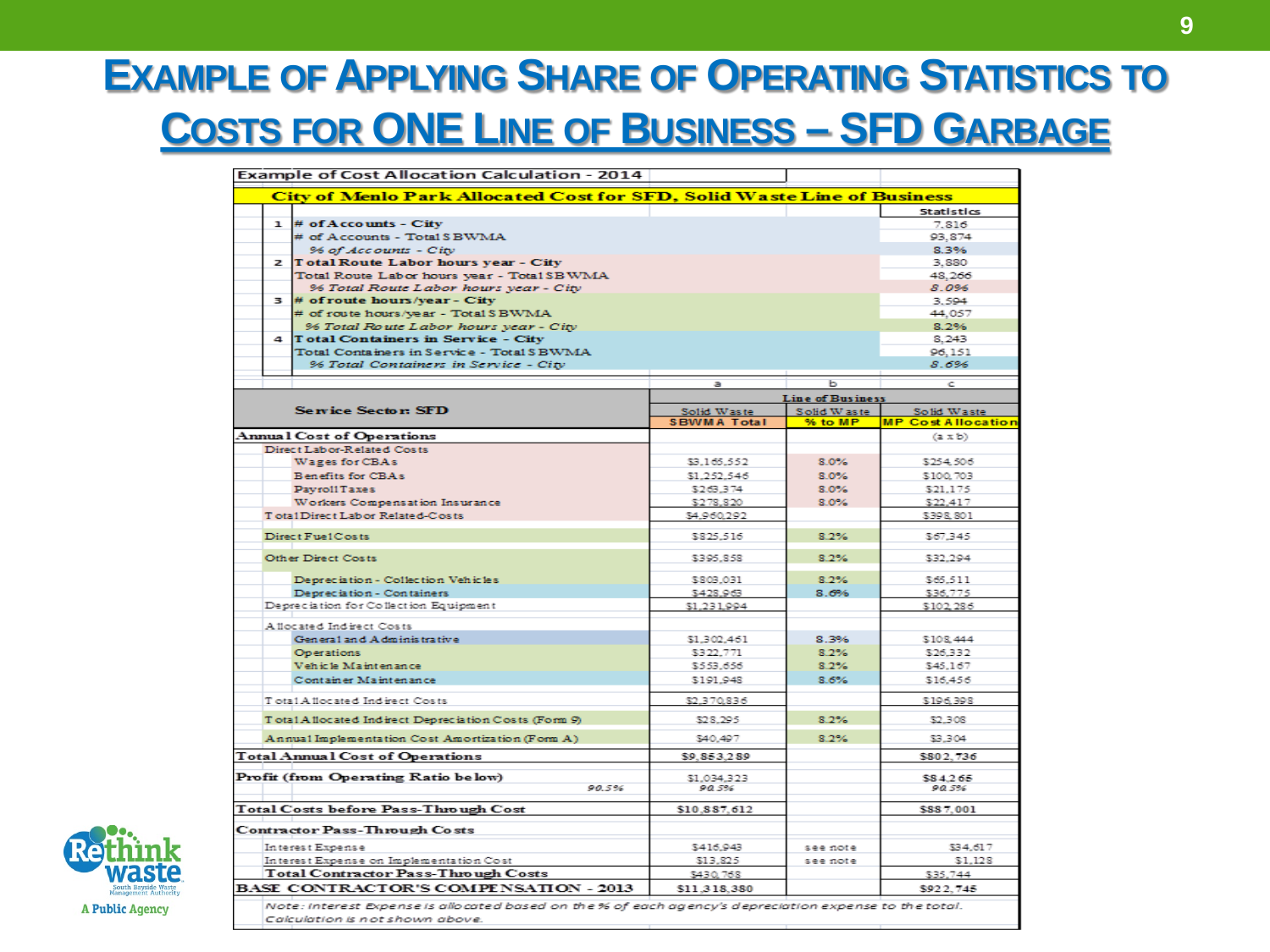#### **COST ALLOCATION METHODOLOGY: APPLYING OPERATING STATISTICS TO COSTS**

- 4 Operating Statistics are applied to:
- 12 Cost Categories: wages, benefits, fuel, container maintenance, implementation, etc.
- For each of the 17 "Lines of Business":
	- Single-Family Garbage, Recycle, Compost (3)
	- Commercial/Multi-Family Garbage, Recycle, Compost (3 more)
	- Agency Facilities Garbage, Recycle, Compost (3 more)
	- Twice Annual Bulky Items Collection (1 more)
	- Etc.

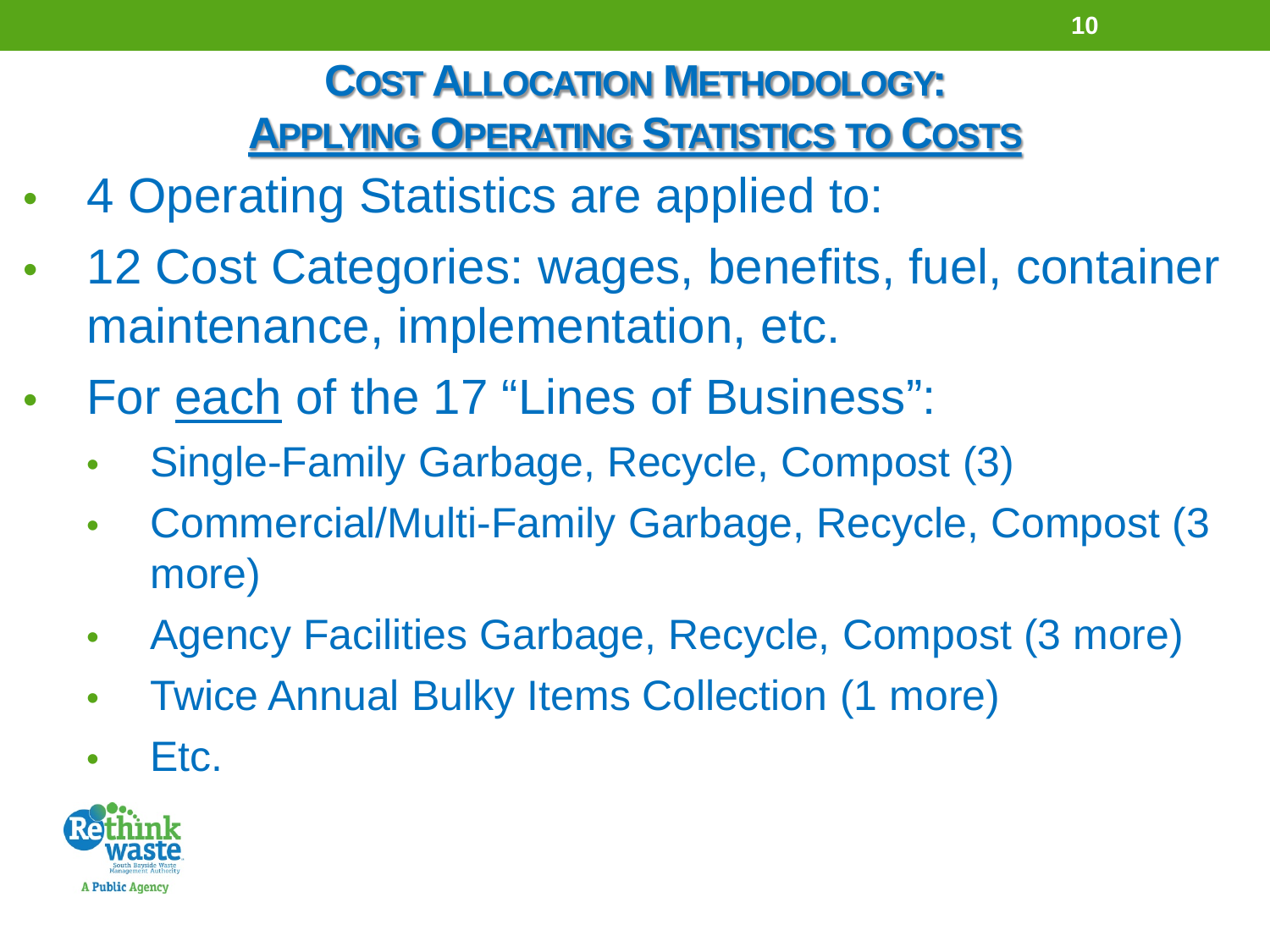#### **RECOLOGY COST ALLOCATION PROCESS**



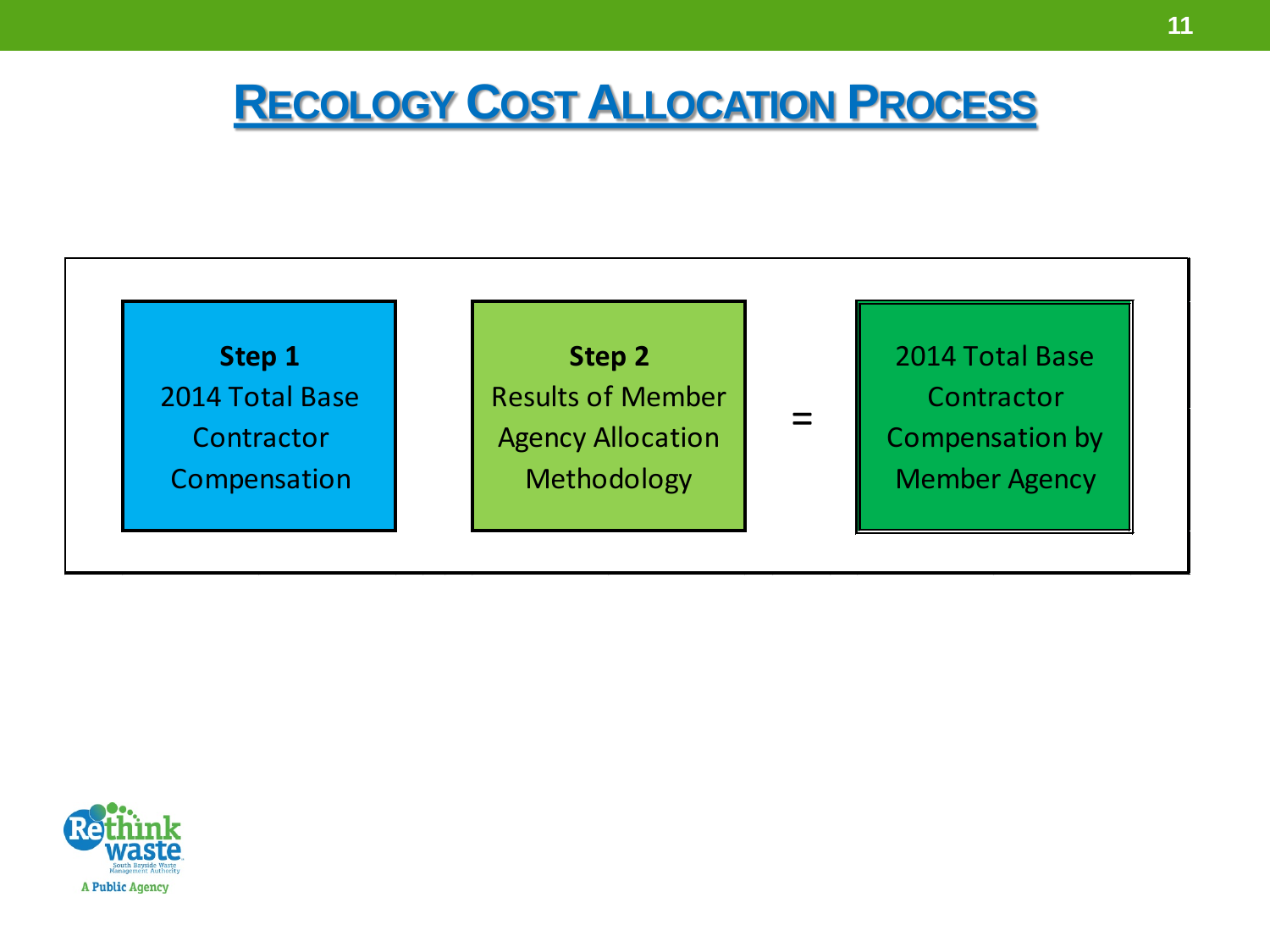### **RECOLOGY COST ALLOCATION – RESULTS FOR 2014**

**Percentage of Total Contractor's Compensation**

|                          |        |                              | $20$ and $20$ and $20$ and $20$ and $20$ and $20$ and $20$ |           |                                 |                  |
|--------------------------|--------|------------------------------|------------------------------------------------------------|-----------|---------------------------------|------------------|
|                          |        | <b>Total Cost Allocation</b> |                                                            |           |                                 |                  |
|                          | 2013   | 2014                         | Difference % Variance %                                    |           | Difference \$                   |                  |
| Atherton                 | 2.45%  | 2.60%                        | 0.15%                                                      | 6.03%     | \$                              | 84,967           |
| <b>Belmont</b>           | 6.43%  | 6.33%                        | $-0.10%$                                                   | $-1.59\%$ | \$                              | (58, 686)        |
| <b>Burlingame</b>        | 9.72%  | 9.81%                        | 0.08%                                                      | 0.86%     | \$                              | 48,129           |
| East Palo Alto           | 4.05%  | 4.09%                        | 0.03%                                                      | 0.82%     | \$                              | 19,153           |
| <b>Foster City</b>       | 6.02%  | 6.27%                        | 0.25%                                                      | 4.23%     | \$                              | 146,584          |
| Hillsborough             | 4.11%  | 4.18%                        | 0.07%                                                      | 1.60%     | \$                              | 37,902           |
| Menlo Park               | 10.11% | 10.00%                       | $-0.11%$                                                   | $-1.09\%$ | \$                              | (63, 409)        |
| North Fair Oaks          | 2.93%  | 2.93%                        | $-0.01%$                                                   | $-0.27%$  | \$                              | (4,603)          |
| Redwood City             | 17.93% | 17.66%                       | $-0.27%$                                                   | $-1.48%$  | \$                              | (152, 954)       |
| San Carlos               | 9.13%  | 9.00%                        | $-0.14%$                                                   | $-1.51%$  | \$                              | (79, 385)        |
| San Mateo                | 21.58% | 21.65%                       | 0.07%                                                      | 0.33%     | \$                              | 40,519           |
| <b>West Bay Sanitary</b> | 1.87%  | 1.71%                        | $-0.16%$                                                   | $-8.62%$  | \$                              | (92, 852)        |
| County of San Mateo      | 3.66%  | 3.78%                        | 0.13%                                                      | 3.55%     | $\boldsymbol{\mathsf{\hat{S}}}$ | 74,636           |
| <b>Totals</b>            | 100%   | 100%                         | 0.00%                                                      | N/A       | \$                              | $\boldsymbol{0}$ |

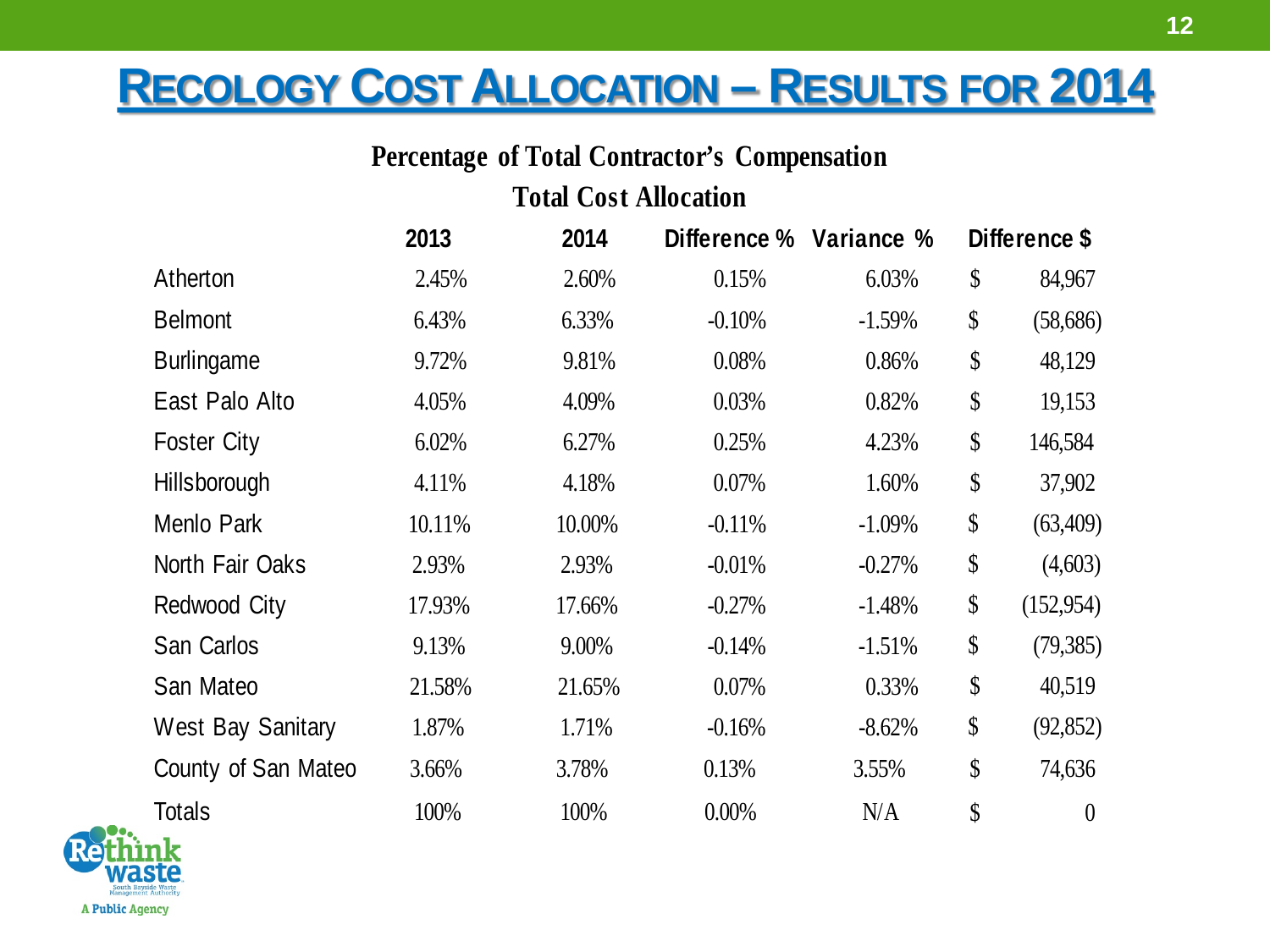## **RECOLOGY COST ALLOCATION – 2013 TO 2014**

| <b>COST CHANGE SUMMARY: 2013 to 2014</b>                                                                                                                                 |                   |            |                                             |                                         |                                                 |                                                   |                   |            |
|--------------------------------------------------------------------------------------------------------------------------------------------------------------------------|-------------------|------------|---------------------------------------------|-----------------------------------------|-------------------------------------------------|---------------------------------------------------|-------------------|------------|
| estimate                                                                                                                                                                 | <b>2013 BASE</b>  |            |                                             |                                         |                                                 | 2014                                              |                   |            |
| <b>Member Agency</b>                                                                                                                                                     | <b>Total Cost</b> | % of Total | <b>Cost</b><br><b>Adjustment</b><br>$($ \$) | <b>Cost</b><br><b>Adjustment</b><br>(%) | <b>Cost</b><br><b>Allocation</b><br>Change (\$) | <b>Cost</b><br><b>Allocation</b><br>Impact $(\%)$ | <b>Total Cost</b> | % of Total |
| <b>Atherton</b>                                                                                                                                                          | \$1,398,175       | 2.46%      | \$<br>10,022                                | 0.7%                                    | \$<br>85,133                                    | 6.1%                                              | \$<br>1,493,330   | 2.61%      |
| Belmont                                                                                                                                                                  | \$3,673,265       | 6.48%      | \$<br>26,329                                | 0.7%                                    | \$<br>(58, 249)                                 | $-1.6%$                                           | \$<br>3,641,345   | 6.37%      |
| Burlingame                                                                                                                                                               | \$5,554,239       | 9.79%      | \$<br>39,812                                | 0.7%                                    | \$<br>48,790                                    | 0.9%                                              | \$<br>5,642,840   | 9.88%      |
| East Palo Alto                                                                                                                                                           | \$2,316,529       | 4.08%      | 16,604<br>\$                                | 0.7%                                    | \$<br>19,428                                    | 0.8%                                              | 2,352,562<br>\$   | 4.12%      |
| <b>Foster City</b>                                                                                                                                                       | \$3,438,581       | 6.06%      | \$<br>24,647                                | 0.7%                                    | 146,993<br>\$                                   | 4.3%                                              | 3,610,222<br>\$   | 6.32%      |
| <b>Hillsborough</b>                                                                                                                                                      | \$1,941,523       | 3.42%      | \$<br>13,917                                | 0.7%                                    | \$<br>31,387                                    | 1.6%                                              | \$<br>1,986,827   | 3.48%      |
| Menlo Park                                                                                                                                                               | \$5,778,329       | 10.19%     | \$<br>41,418                                | 0.7%                                    | \$<br>(62, 722)                                 | $-1.1%$                                           | 5,757,025<br>\$   | 10.08%     |
| North Fair Oaks                                                                                                                                                          | \$1,676,530       | 2.96%      | \$<br>12,017                                | 0.7%                                    | $\sqrt[6]{\frac{1}{2}}$<br>(4, 404)             | $-0.3%$                                           | \$<br>1,684,143   | 2.95%      |
| Redwood City                                                                                                                                                             | \$10,241,677      | 18.06%     | \$<br>73,411                                | 0.7%                                    | \$<br>(151, 735)                                | $-1.5%$                                           | \$10,163,353      | 17.79%     |
| San Carlos                                                                                                                                                               | \$5,218,114       | 9.20%      | \$<br>37,403                                | 0.7%                                    | (78, 764)<br>S.                                 | $-1.5%$                                           | 5,176,752<br>\$.  | 9.06%      |
| San Mateo                                                                                                                                                                | \$12,327,621      | 21.73%     | \$<br>88,362                                | 0.7%                                    | \$<br>41,986                                    | 0.3%                                              | \$12,457,969      | 21.81%     |
| <b>West Bay Sanitary</b>                                                                                                                                                 | \$1,069,442       | 1.89%      | \$<br>7,666                                 | 0.7%                                    | \$<br>(92, 725)                                 | $-8.7%$                                           | 984,382<br>\$     | 1.72%      |
| County of San Mateo                                                                                                                                                      | \$2,088,143       | 3.68%      | \$<br>14,967                                | 0.7%                                    | \$<br>74,885                                    | 3.6%                                              | \$<br>2,177,995   | 3.81%      |
| <b>Total Base Compensation</b>                                                                                                                                           | \$56,722,167      | 100.00%    | \$<br>406,575                               | 0.7%                                    | \$<br>$\bf{0}$                                  | 0.0%                                              | \$57,128,745      | 100.00%    |
| % Total Increase                                                                                                                                                         |                   |            | $0.7\%$                                     |                                         |                                                 |                                                   |                   |            |
| Figures denoted as negative represent a reduction in the cost allocation for 2014 compared to 2013. Positive numbers represent an<br>increase for 2014 compared to 2013. |                   |            |                                             |                                         |                                                 |                                                   |                   |            |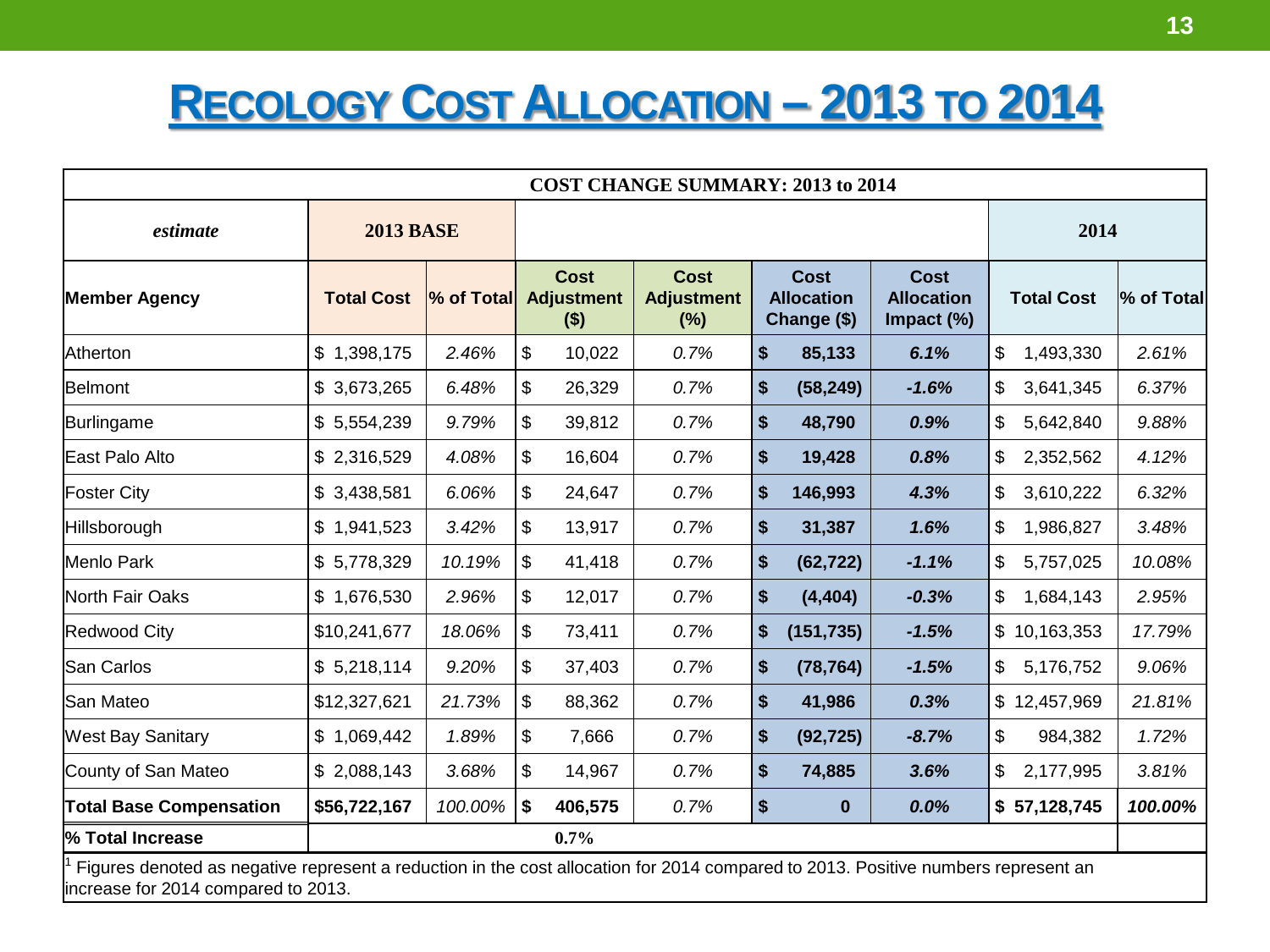#### **CHANGING THE RECOLOGY COST ALLOCATION METHODOLOGY**

- Compensation paid to Recology is currently allocated based on operating statistics.
- Recology requested consideration to discontinue annual adjustment to allocation of costs.
- Change requires separate approval of all 12 Member Agencies.

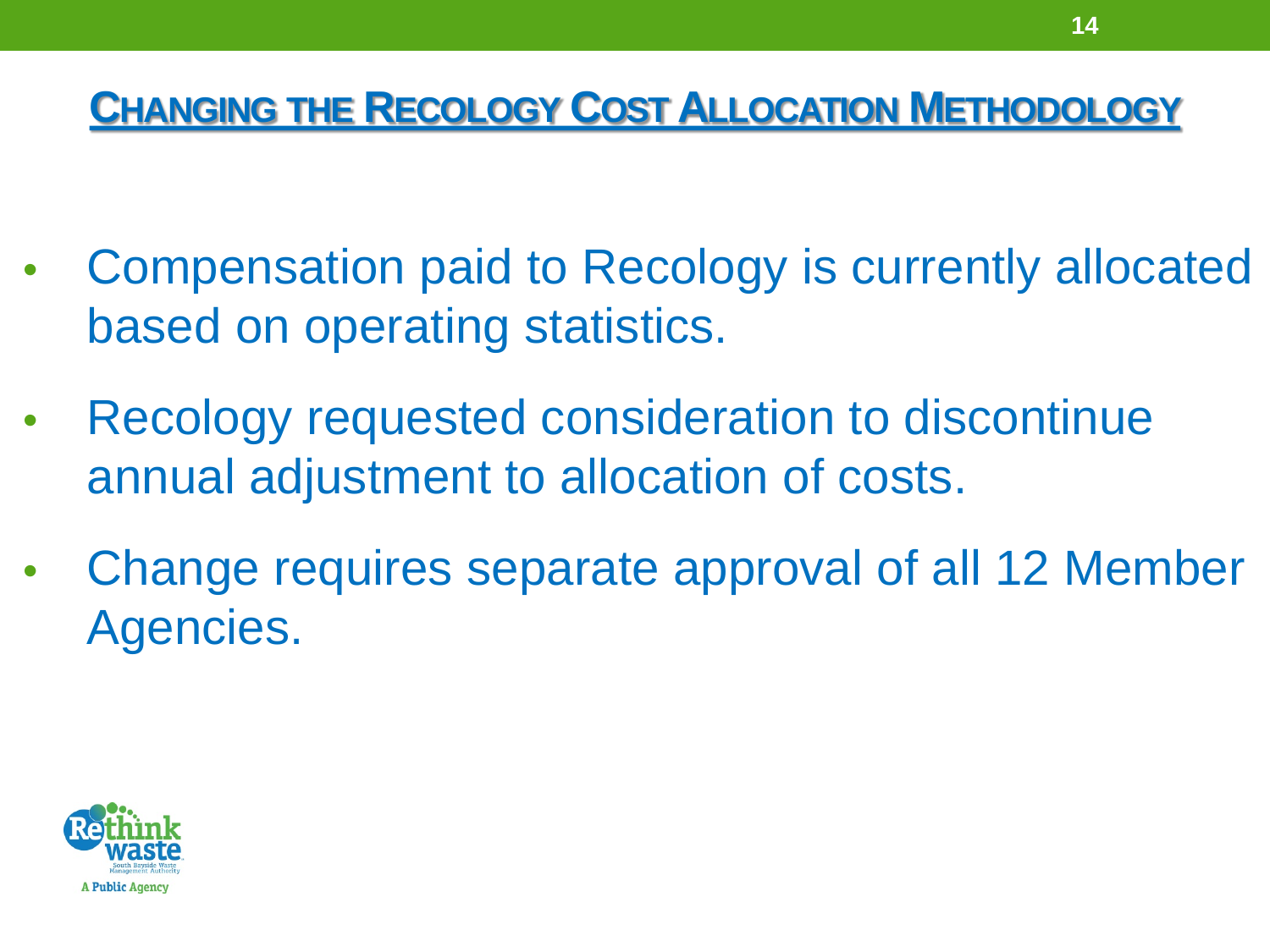#### **POTENTIAL BENEFITS OF FIXED ALLOCATIONS VS. ANNUAL DETERMINATION**

- Improved rate predictability.
- Member Agencies with higher than CPI growth will be subsidized by those with lower than CPI growth.
- Minor cost savings (\$10-15,000/year) for SBWMA, less to audit.
- Recology cost savings since no more Annual Route Assessment
- Additional Recology cost savings due to less work in preparing annual compensation application

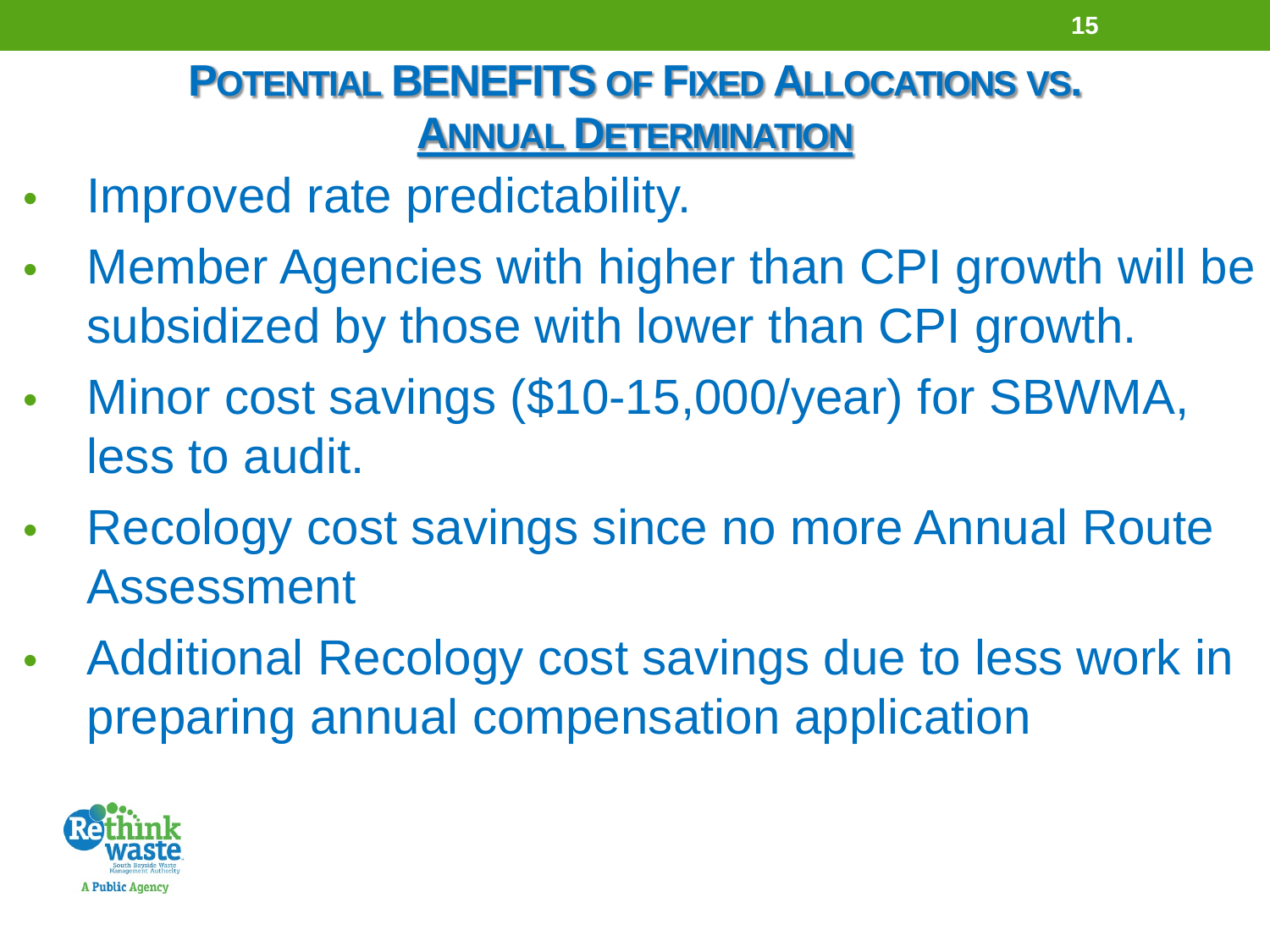#### **POTENTIAL ISSUES OF FIXED ALLOCATIONS VS. ANNUAL DETERMINATION**

- Member Agencies with lower than CPI growth will be subsidizing those with higher than CPI growth.
- Allocation of costs won't accurately reflect the actual level of effort by Recology in each Member Agency.
- If actual operating statistics are different at start of next contract, result could be significant "true-up" cost adjustment.
- Loss of primary source of actual operational data needed in benchmarking operations critical to analyzing future contract extension.
- 100% concurrence by all Member Agencies may be difficult to achieve.